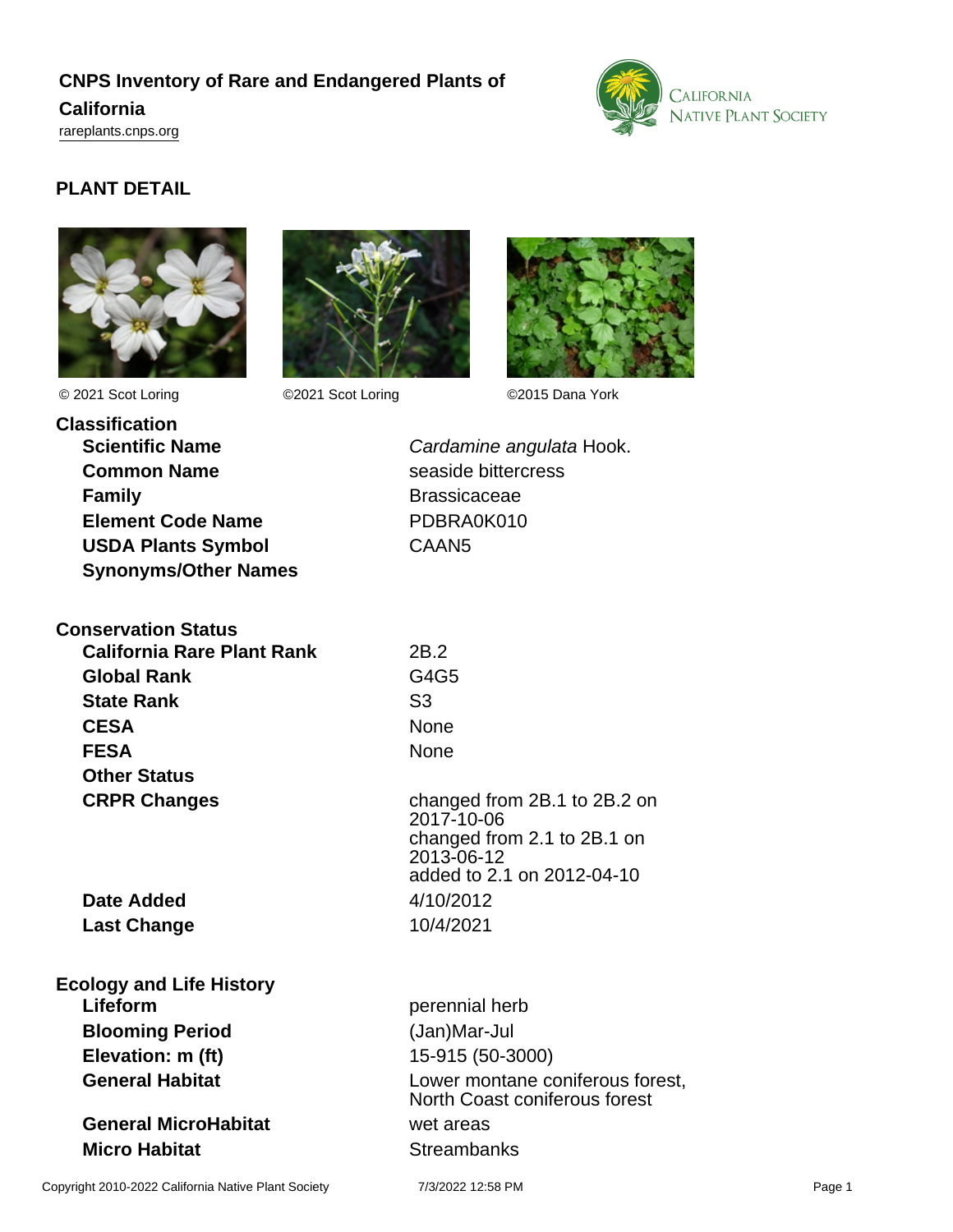## **Element Occurrence Data from California Natural Diversity Database**

| <b>Total Element Occurrences</b> | 38             |
|----------------------------------|----------------|
| <b>Element Occurrence Ranks</b>  |                |
| Excellent (A)                    | 7              |
| Good (B)                         | 15             |
| Fair (C)                         | 5              |
| Poor (D)                         | $\overline{2}$ |
| None (X)                         | ი              |
| Unknown (U)                      | 9              |
| <b>Occurrence Status</b>         |                |
| Historical, $> 20$ years         | 4              |
| Recent, $<$ 20 years             | 34             |
| <b>Presence</b>                  |                |
| Presumed Extant                  | 38             |
| <b>Possibly Extirpated</b>       | O              |
| <b>Presumed Extirpated</b>       |                |
|                                  |                |

#### **Location**

| <b>CA Endemic</b> | No |
|-------------------|----|
|-------------------|----|

#### **Counties**

Del Norte (DNT), Humboldt (HUM), Marin (MRN), Mendocino (MEN)

#### **States**

Alaska (AK), California (CA), Oregon (OR), Washington (WA)

#### **Quads**

Ah Pah Ridge (4112348), Arcata South (4012471), Bolinas (3712286), Childs Hill (4112461), Fern Canyon (4112441), Hales Grove (3912377), High Divide (4112481), Hiouchi (4112471), Holter Ridge (4112338), Klamath Glen (4112358), McWhinney Creek (4012461), Orick (4112431), Requa (4112451), Rodgers Peak (4112421), San Geronimo (3812216), Sister Rocks (4112462), Smith River (4112482)

#### **Notes**

Definitions of codes preceding a county and/or quad:

\* Presumed extirpated

(\*) Possibly extirpated

Species may be present in other areas where conditions are favorable. These data should NOT be substituted for pre-project review or for on-site surveys.

#### **General Notes**

Many occurrences are historical; need field surveys. Possibly threatened by foot traffic, and road maintenance. See Flora Boreali-Americana 1(1):44-45 (1829) for original description.

### **Distribution**